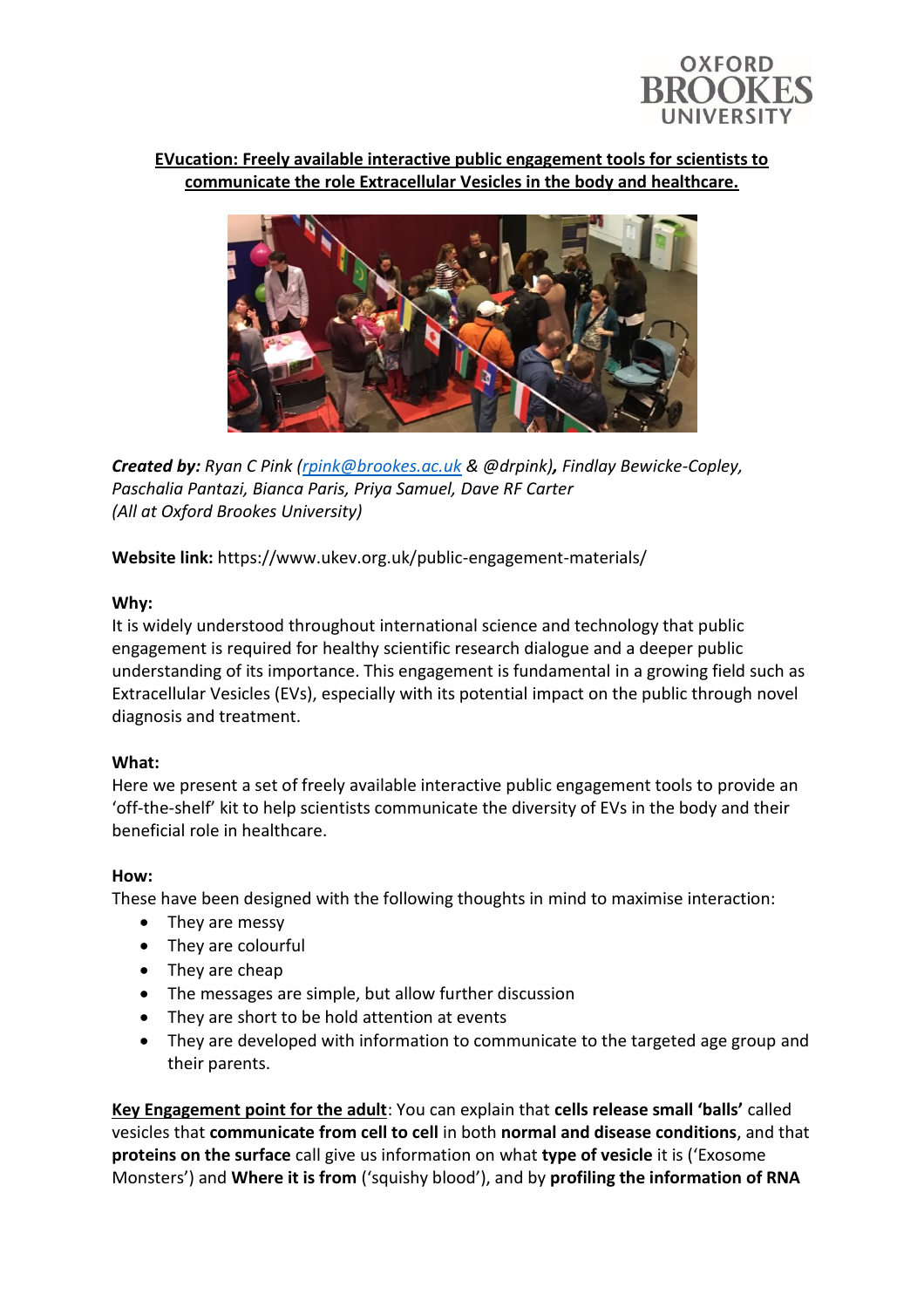

**and protein found inside the vesicles** we can investigate the **function of the vesicle** and even use it in **diagnosis of disease**.

These have been tested at various science festivals. The PDF instructions to recreate these along with downloadable computer program and supporting posters are available from the UKEV website: https://www.ukev.org.uk/public-engagement-materials/. We also propose to use this site as a two-way resource in which others are welcome to add their own public engagement ideas. Therefore, email us if you have any you want to add or that you think we can improve on.

The availability of such tools will help disseminate the excellent work being done by the EV community and will increase its impact on the wider public.

### **The Engagement Tools:**

There are three activities that have been developed to match a specific age group or UK schools Key stage. These are given a page each for easy printing.

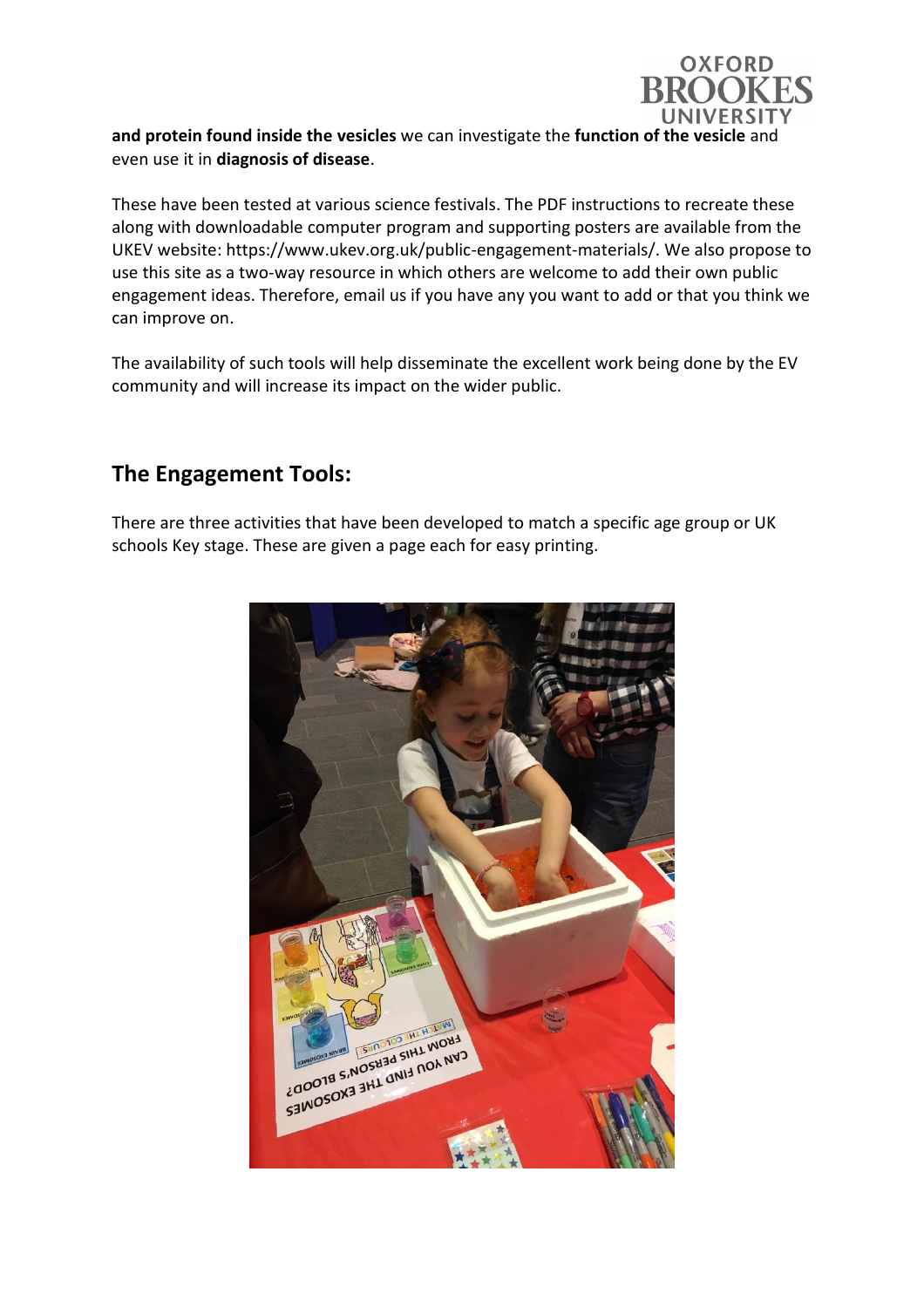

## **'Exosome Monsters' - Key Stage 0, ages 3-5**



**Basis**: *children decorate Card discs for badges or polystyrene balls for fridge-magnets while we explain to the child about cells and adults about EVs surface diversity*

**Setup**: Cardboard is cut to about 4-inch diameter (use a glass to draw round) and safety pins are sellotaped to the back, so they work as badges.

**Method**: Children are asked if they want a badge or fridge magnet monster! You give them a choice of eyes and let them decorate them as part of messy-play.

**Key Engagement point for the child**: For the younger ones then the concept of EVs and cells is quite difficult but by the age of 5 then the

explanation of the body being made up of cells with different things stuck to them and moving round the body is achievable. If they understand this then you can move on to explain the stickers on the outside are like proteins that the body can use to transport the cells to the right place. Although at this age just let them have fun and speak to the parents.

**Additions to the activity:** You can make the badges and balls more exciting by covering them in silver foil first, or getting the children to cover them in glue and dip them in glitter.

**Equipment list**: Cardboard, Scissors, safety pins, Self-Adhesive Magnets Dots 12.5mm (£3 for 100, ebay), Polystyrene 8cm Half-Spheres (£4 for 20, ebay), colourful sticker mixes – stars, foam shapes, googly eyes (£4 for 200, ebay), felt tip pens.

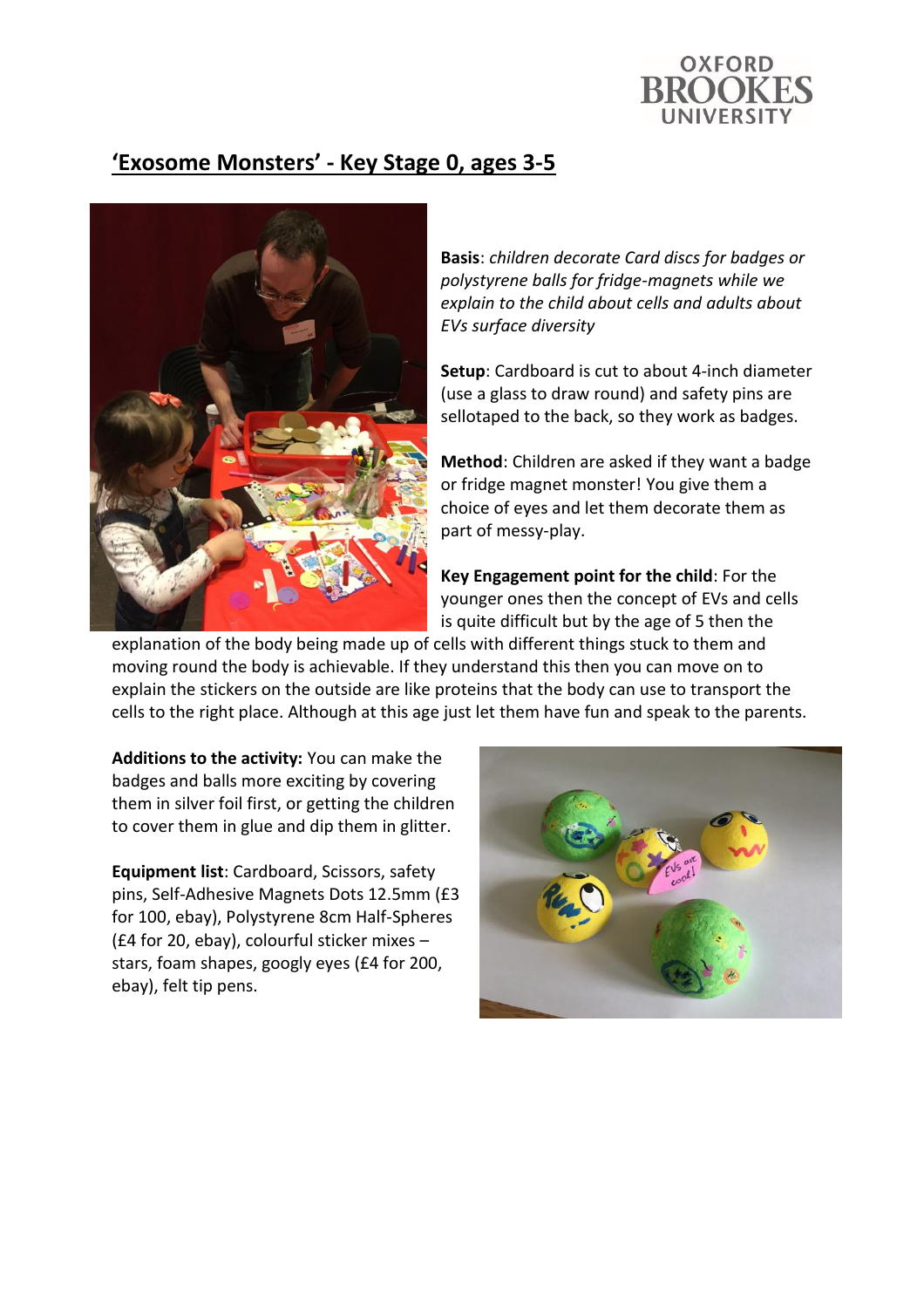

# **'Squishy Blood' - (Key Stage 1-2, ages 6-11).**



**Basis**: Putting their hands in the slimey red blood beads, t*hey pull out the coloured bead-vesicles and match them to the the organs they are from, while we explain about the specifically loaded EV contents and how we can use that information in healthcare*

**Setup**: The beads are for flower-arranging normally and require being soaked in water overnight to make them swell.

**Method**: A tub is filled with the red coloured beads, representing blood, and a number of different coloured beads are added. The children have to put their hands in the slimy and squishy beads and pull out the coloured vesicle-like-beads to match to the organs of the body by putting them in colour coded cups on the body map. Once finished you can pour them back into the blood. After a couple of hours of constant handling the beads tend to break so may need replacing.

**Key Engagement point for the child**: explain about how we can look at what is on and in the beads to give us information on where they are from and maybe can be found in/out blood when we get an illness.

**Additions to the activity:** You can add in extra colours and explain that there is always a real mix of vesicles in the blood and we some might just be from the food we eat (Low Density Lipoproteins).

**Equipment list**: Body poster, pots for coloured beads, tub for beads, mixed coloured 2cm Orbeez water beads (£4 for 1000, ebay), Red 2cm Orbeez water beads (£4 for 1000, ebay), baby wipes, dustbin bag.